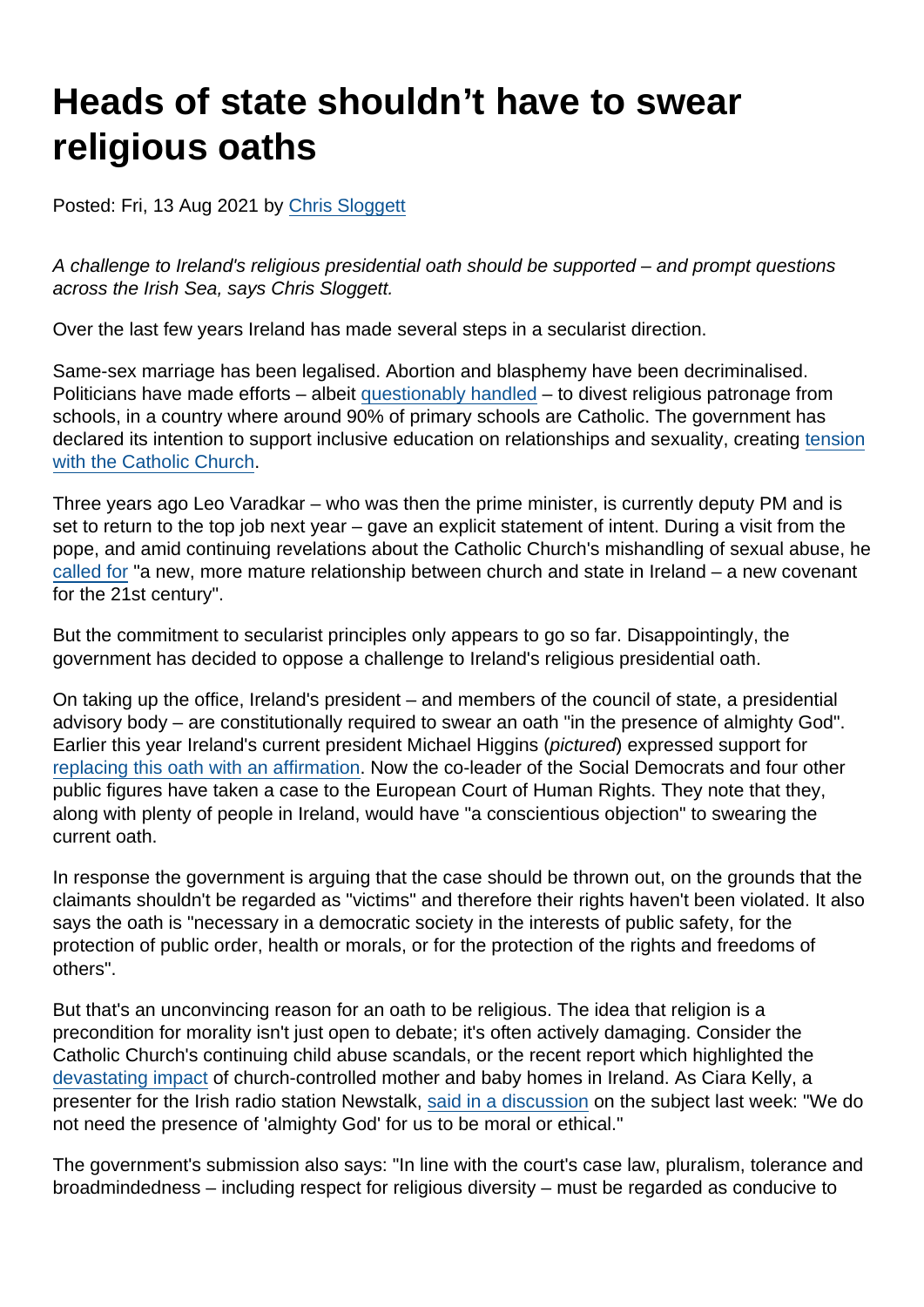public order in a democratic society." But that's part of the problem which the litigants have with the current oath. The religious requirement sends the message that an office holder's suitability for public office is dependent on their personal beliefs.

The claimants will need to clear a high bar to convince the ECHR that the oath violates their human rights. And even if the court rules that the current oaths breach the rights of non-believers, a referendum will be needed to change them. But in recent days both [The Irish Times](https://www.irishtimes.com/opinion/editorial/the-irish-times-view-on-the-religious-oath-time-for-change-1.4638119) and [The](https://www.thetimes.co.uk/article/the-sunday-times-view-christian-oath-des-omalley-declaration-loyalty-hhhqql63g) [Sunday Times](https://www.thetimes.co.uk/article/the-sunday-times-view-christian-oath-des-omalley-declaration-loyalty-hhhqql63g) have argued for change. The claimants' arguments are worth noting and supporting. And the case should raise questions across the Irish Sea too.

Parliamentarians at Westminster have had the right to make a secular affirmation since the passing of the Oaths Act in 1888. This followed National Secular Society founder Charles Bradlaugh's struggle to enter parliament, where he was [effectively barred from taking his seat](https://www.secularism.org.uk/bradlaughs-struggle-to-enter-par.html) after being elected four times. But a row over the oath which the UK's head of state swears may now be looming.

As things stand, Prince Charles is set to swear three oaths when he becomes king. He will promise to be a true and faithful Protestant; to uphold the Presbyterian Church of Scotland; and to uphold the rights and privileges of the Church of England.

In 2018 a paper from UCL's Constitution Unit [outlined](https://www.ucl.ac.uk/constitution-unit/research/monarchy-church-and-state/accession-and-coronation) several ways these oaths could evolve. It noted that the current oaths date from the period after the 'glorious revolution' of 1688, when Catholic Europe was still considered to be an "existential threat", and said they should be revised or dropped in a more secular and pluralistic society. The authors suggested several possible reformulations. The boldest of these would involve an oath about the union; an oath to uphold the constitution and laws; and an oath to the people.

Both the UCL paper and the case in Ireland show there are alternatives to the status quo. If policy makers view British citizens as equals, regardless of their religious identity or lack of it, they should consider them. And they should end the arrangement which requires our head of state to swear to promote particular religious institutions, or to practise – or pretend to practise – a particular religion.

Image: Michael Higgins, © Irish Defence Forces, via Flickr [[CC BY 2.0;](https://creativecommons.org/licenses/by/2.0/deed.en) cropped to fit]

#### [Discuss on Facebook](https://www.facebook.com/NationalSecularSociety/posts/4238018889599763?__cft__[0]=AZViKWBtpZUBMzIwoSxYLKWNu-3asVkuF9LYAQ31OLKjrP0zDQ4gjkGqBuCNm3Un8qwXN60a_8WKqGgB4tNuc_rD4_To4vQIB9ybZsw5PVqD2uL5-BL9zJ2-sZNnnuuTp2_c2oPM02osPJZGGMN_7ikVu8Gd92m37m7ceCh-rmoVjV_rbWyQDD_gd8Z-osuTcCk&__tn__=,O,P-R)

#### Chris Sloggett

Chris Sloggett is a former head of communications at the National Secular Society. The views expressed in our blogs are those of the author and may not necessarily represent the views of the NSS. Follow Chris on Twitter: [@ChrisSloggett](https://twitter.com/ChrisSloggett)

# While you're here

Our news and opinion content is an important part of our campaigns work. Many articles involve a lot of research by our campaigns team. If you value this output, please consider supporting us today.

P.S. make sure to check out the related campaigns below.